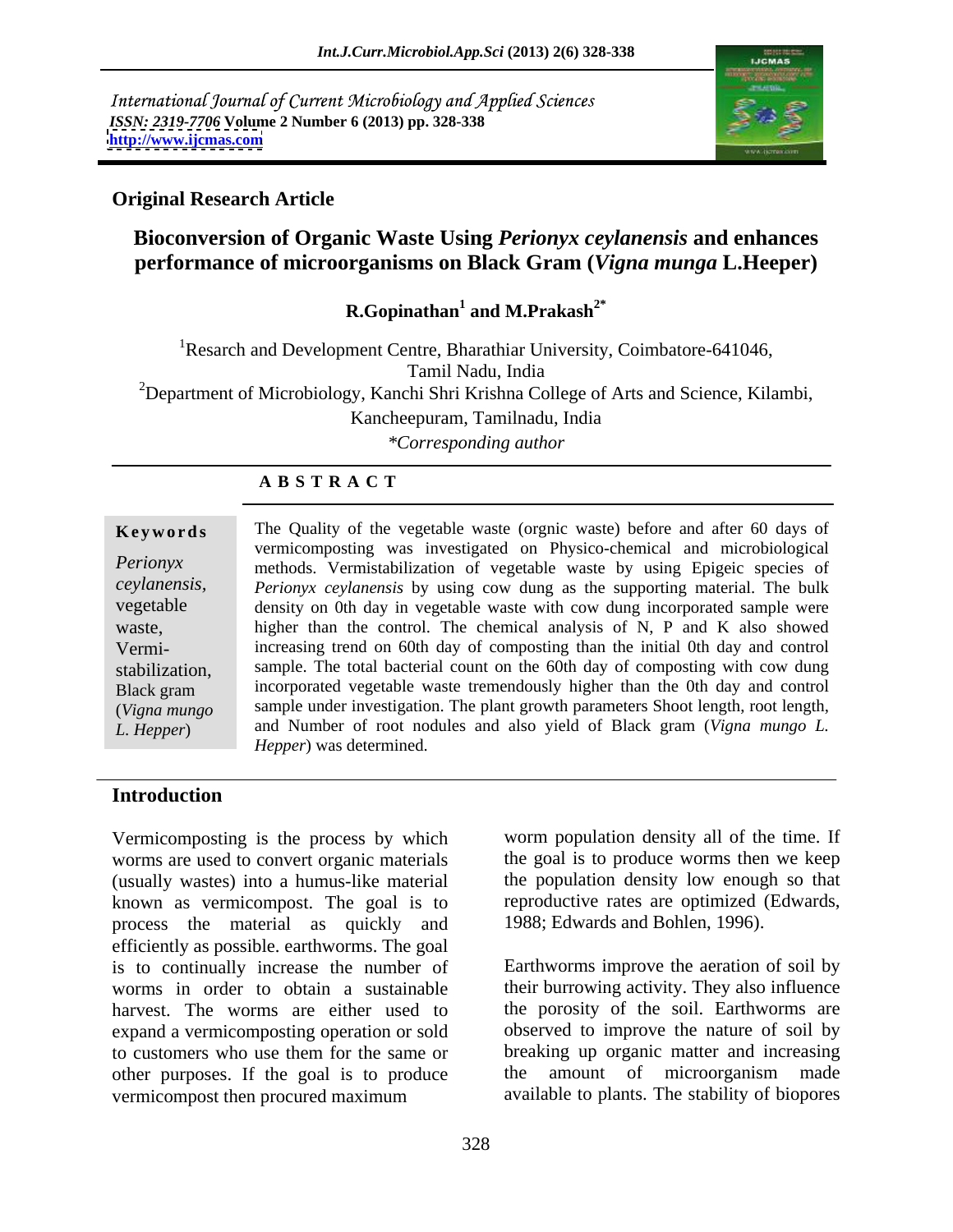An important waste that emerges out from litter heaps The study on the Vegetable market leads to foul odour, vermistablisation of mango (*Mangifera*  environmental pollution, soil sickness and *indica* L.) leaf litter with *Eudrilus eugeniae* ground water pollution (Abbasi and Ramasamy, and *Eisenia fetida* shows the possibility of 1999). Epigeic earthworms have the potential producing vermicompost from these organic to convent organic wastes into valuable vermicompost for plant growth and vermiprotein for use as animal feed in poultry and aquaculture. The present study deals with vermiculturing

human population has led to an increased accumulation of waste materials (Joshi and plant growt<br>Chauban 2006) Vegetable wastes are one L. Hepper). Chauhan, 2006). Vegetable wastes are one of the major sources of municipal wastes.<br>Recycling of wastes through **Materials and Methods** Recycling of wastes through **Materials and Methods** vermitechnology reduces the problem of non-utilization of wastes. Alternative to chemical fertilizers, locally available organic wastes of anthropogenic and natural Vegetable wastes were collected from products were used as biofertilizers after market shop of Kancheepuram, Tamil Nadu employing earthworm as decomposers, for and subjected to initial decomposition in degradation and recycling to enhance the production of crops which are free from 75cm×60cm×45cm size by sprinkling water, pollution and health hazard (Bakthvathsalam regular mixing and turning of the substrates

Vermicompost has higher economic value nutrients in forms that are readily taken up

*Perionyx ceylanensis* is an epigeic earthworm species with a short life cycle, recently explored for its potential in vermicomposting and the effect of Vegetable waste were mixed with standard

increases with pore diameter and with more vermicompost on plant growth and yield nearly vertical orientation of pores. Many of (Karmegam and Daniel, 2008;Karmegam the microorganisms are transported by and Daniel, 2009a, 2009b). *P. ceylanensis* is earthworms are those involved in the a purple-red coloured epigeic earthworm, decomposition of organic materials. mainly found in biogas slurry, dung pats, composting heaps and decomposing leaf litter heaps The study on the residues (Gajalakshmi et al.,2005).

The growth of industries and ever increasing bhysical, chemical parameters of In view of this, an attempt has been made in and earthworm interaction microflora, physical, chemical parameters of vermicompost material and influence of plant growth on black gram (*Vigna mungo L. Hepper*).

# **Materials and Methods**

### **Collection of Materials**

and Ramakrishnan, 2004). for 15 days. The cowdung (CD) was compared with compost derived from and used for the study. The stabilization of traditional methods. Vermicompost are cowdung was done to make it acceptable by finally divided peat like materials with high the worms.The earthworm, *P. ceylanensis* porosity, aeration, drainage and water for the study, originally collected from holding capacity. Vermicomposts contain in culture bank of the Department of Biology, by the plants. was mass multiplied in cowdung and used rectangular draining cement tanks of collected from nearby cattle sheds in fresh form and allowed to stabilize for one week Gandhigram Rural University, Tamilnadu for the study.

### **Vermicultural Tub Treatment Process**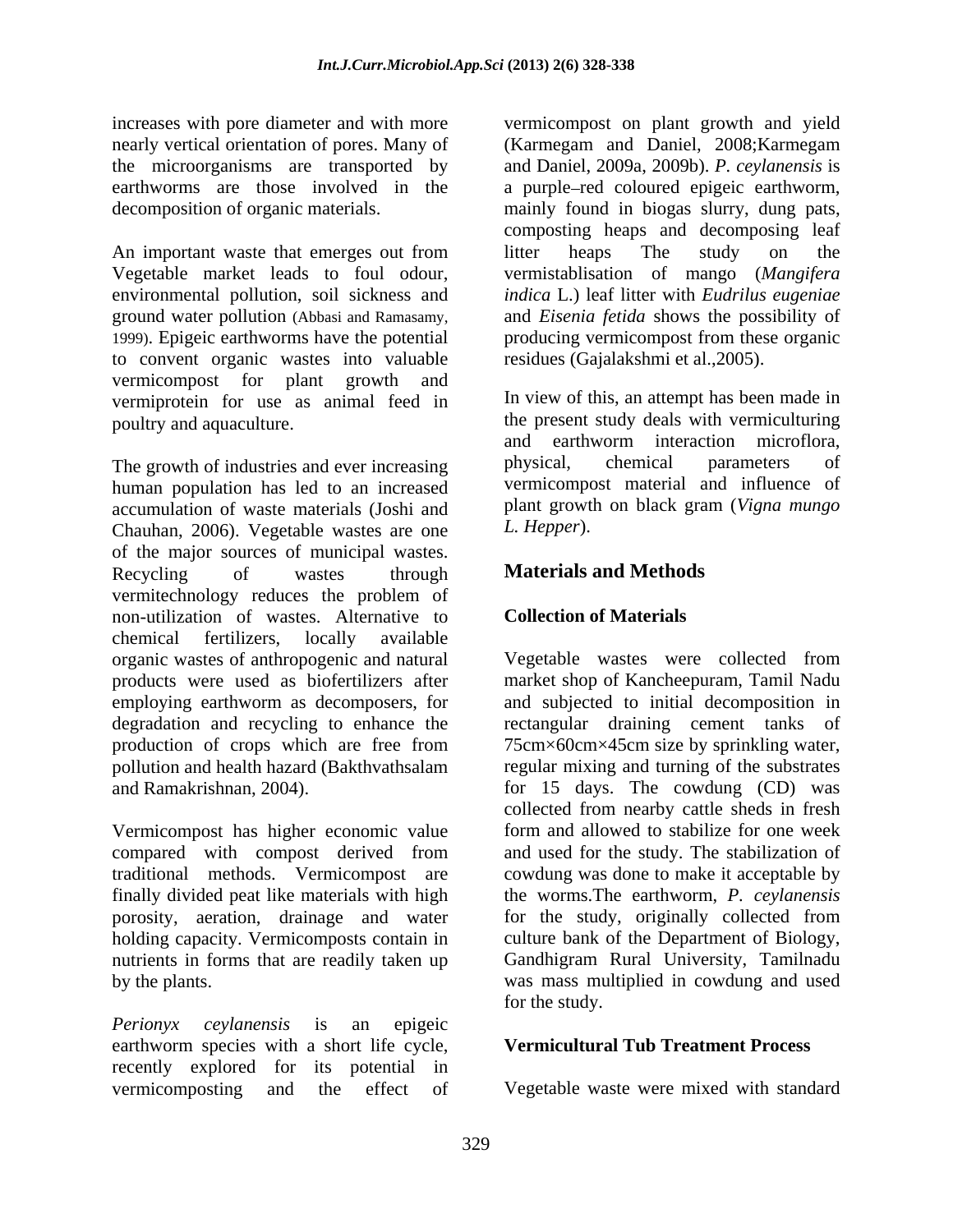bedding material and introduced into phosphorus, potassium, sodium, calcium, standard plastic tubs occupying about 3kg of magnesium, sulphur, copper, zinc, iron and the materials. The each predecomposed substrates were mixed with cow-dung in 1:1 standard methods as described by Jackson ratio on dry weight basis in separate plastic (1973) and Tandon (1993); C/N ratio was trays of 45cm x 35cm x 15cm size with six calculated by dividing the percentage of replicates for a period of 2 months. carbon estimated for the sample by the Vermicomposting was carried out in an percentage of nitrogen estimated for the environmentally controlled experimental same sample; the same procedure was used chamber at a temperature of  $27 \pm 1$ °C and the to estimate C/P ratio. The percent vermibeds were maintained to contain a moisture level of (65-75%) by sprinkling chemical (nutrient) parameters over the water over the surface daily. Each tray worm-unworked substrates was calculated containing vermibed substrate was  $[(A \ B/A) \times 100]$ ; where A = values in the introduced with 60 adult Epigeic species of Earthworm *P. ceylanensis* were inoculated manually in selected bedding materials in plastic tubs. The culture tubs were placed Indoor in the laboratory. The bedding material upper surface was covered with wire mesh to avoid entry of predators. test tubes containing sterilised water and

# **Nutrient Analysis**

Samples from vermibed substrates and vermicompost were dried, ground and sieved. The pH and electrical conductivity were determined by the method of Jackson Hepper). (1973) in distilled water solution. Moisture was determined by heating a sample of known weight (5 g) placed in a moisture bottle, till constant weight in an electric oven at 70°C, and deducting the loss in The above treatments were replicated thrice weight. The determination of organic carbon in a randomized block design with was carried out as per the procedure of inoculated vermistabilised vegetable waste Walkley and Black (1934); total nitrogen, substrates. The unit plot size was 2.5cm x

manganese were determined according to to estimate C/P ratio. The percent increase/decrease of various physico wormworked substrate,  $B =$  values in the wormunworked substrate].

# **Microbiological Analysis**

**Sample Collection and Processing** The samples for analysiswere taken out Bengal agar and Kenknight s media from the vermicomposting plastic tub at the respectively for the enumeration of bacteria, start of the experiment, then after 15 days, fungi and actinomycetes in triplicate and 30 days, 45 days and lastly, after 60 days. incubated for 24 hrs, 72 hrs and one week That is, a time interval of fifteen days was respectively. At intervals, colony-forming taken as the standard for taking out the units (CFU) were determined by making samples. total counts on the incubated plates using a One gram of each sample was transferred to serial dilutions were made. This was used as inoculum and 1.0 ml was transferred to Petri plates containing Nutrient agar media, Rose colony counter.

### **Experimental work for Plant Growth**

In this experiment, three treatments were tested with Black gram (*Vigna mungo L. Hepper*).

T0 – Red Soil (Control - Farmer's practice)  $T1 -$  Vermistabilised Vegetable waste

substrates. The unit plot size was 2.5cm x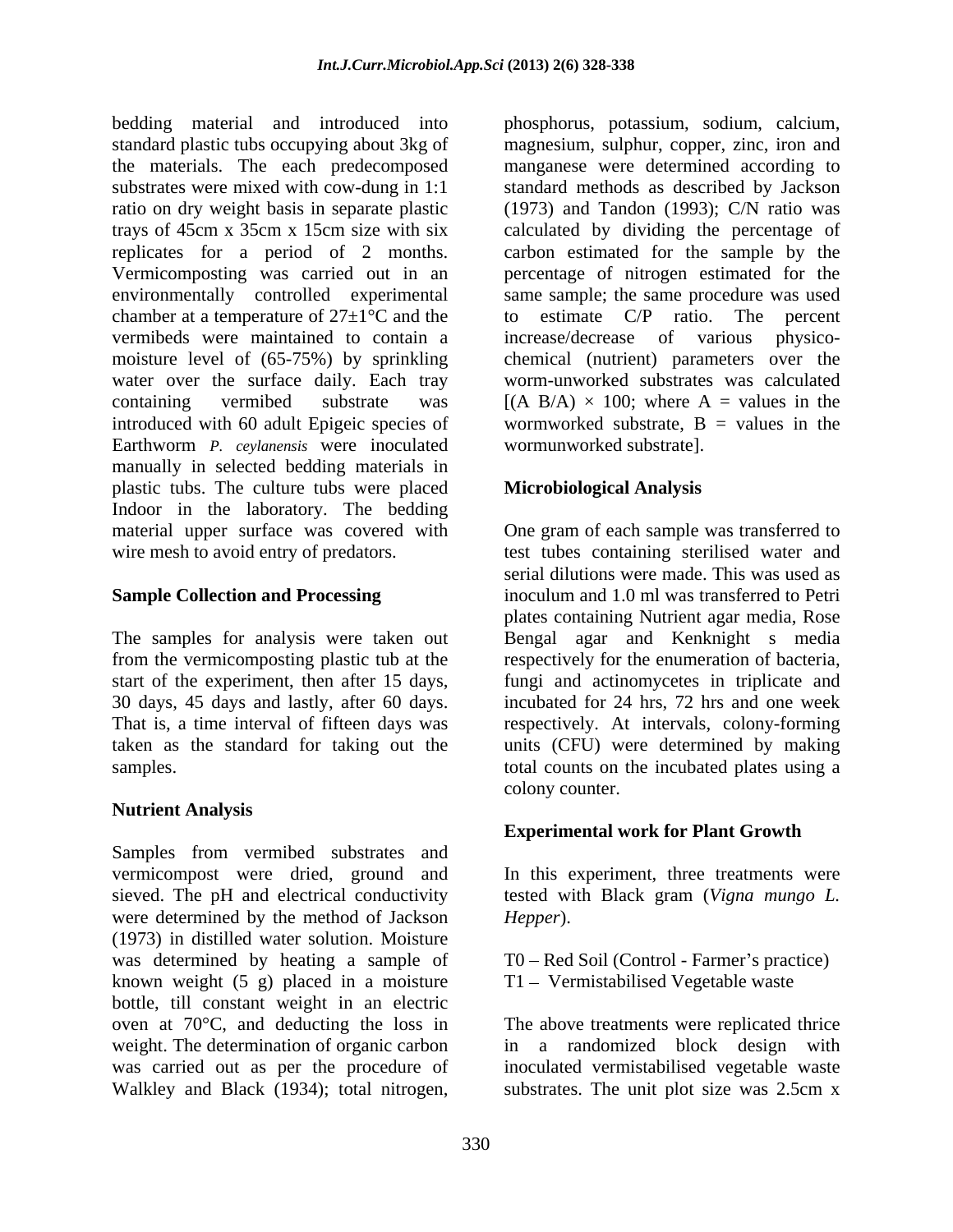2cm. Plants were grown in plots for 12 **Results and Discussion** weeks. Weeding, irrigation, drainage, crop protection and other intercultural operation were done when necessary. The soil was **Vermicomposting** moistened with water and maintained at 60% of its moisture. The criteria for growth

plucked out from the plot carefully and washed with tap water to remove the adhering soil. Shoot length was measured from the base to the tip of the lengthiest count during the process of

measured from the base to the tip of the microbial population count in the

The total numbers of nodules were counted numerically to find out the influence of plant growth promoting bacteria and organics on

The total number of flowers, number of pods Table 5 and 6. and number of seeds present in the each pod were counted numerically to find out the Root Length black gram yield for the influence of microorganisms and organic substrates. All the treatments were significantly

### **Results and Discussion**

### **Physico-Chemical Characteristics of Vermicomposting**

promotion was studied as root, shoot length characteristic of Vegetable waste during 60 and other parameters. Data on growth, yield days at composting using *P. ceylanensis* and yield contributing parameters were with control as comparative sample. The pH recorded. of the sample gradually increased from 6.5 **Physiological Observations** 0.66 to 0.50. The pore space, moisture **Shoot Length** showed an increasing trend from 62.05 to At sampling periods, the seedlings of Black 1.32 respectively. The chemical analysis of gram (*Vigna mungo L. Hepper*) were the vegetable Waste increase in the levels of Table 1 shows the Physico  $-$  chemical to 7.8. The bulk density was reduced from content and electrical conductivity (EC) showed an increasing trend from 62.05 to 73.52%, from 56.4 to 62.3 and from 1.16 to N, P, K, Ca, Mg, Fe, and Zn.

shoot. vermicomposting with reference to the **Root Length** 20th,  $\frac{15 \text{th}}{15 \text{th}}$ ,  $\frac{30 \text{th}}{45 \text{th}}$ , and  $\frac{60 \text{th}}{15 \text{th}}$  and  $\frac{15 \text{th}}{15 \text{th}}$  and  $\frac{15 \text{th}}{15 \text{th}}$  and  $\frac{15 \text{th}}{15 \text{th}}$  and  $\frac{15 \text{th}}{15 \text{th}}$  and  $\frac{15 \text{th}}{15 \text{th}}$  and  $\frac{$ At Sampling Periods; their seedlings of compost showed maximum population of Black gram (*Vigna mungo L. Hepper)* were bacteria, fungi and actinomycetes whereas in pulled out from the plot carefully without control decreased number of microbial breakage of roots. Root length was population (Figures .1,2 & 3). Total lengthiest root. Earthworm gut on the initial day i.e 0th day **Number of nodules load** was also found to be in an increasing Table 2 shows the total microbial population count during the process of control. The microbial load showed on  $0<sub>th</sub>$ ,<br>15th, 30th, 45th, and 60th day. The vermicompost of *P. ceylanensis* worked microbial population count in the and final day i.e 60th day. The earthworm gut order.

# **Physiological parameters analysis**

the root growth. The results on the effect of inoculation of **Yield of Black gram Plant:**<br>
control in black gram (*Vigna mungo L.* Vermicompost along with an uninoculated *Hepper*) have been presented the data in Table 5 and 6.

### **Root Length**

All the treatments were significantly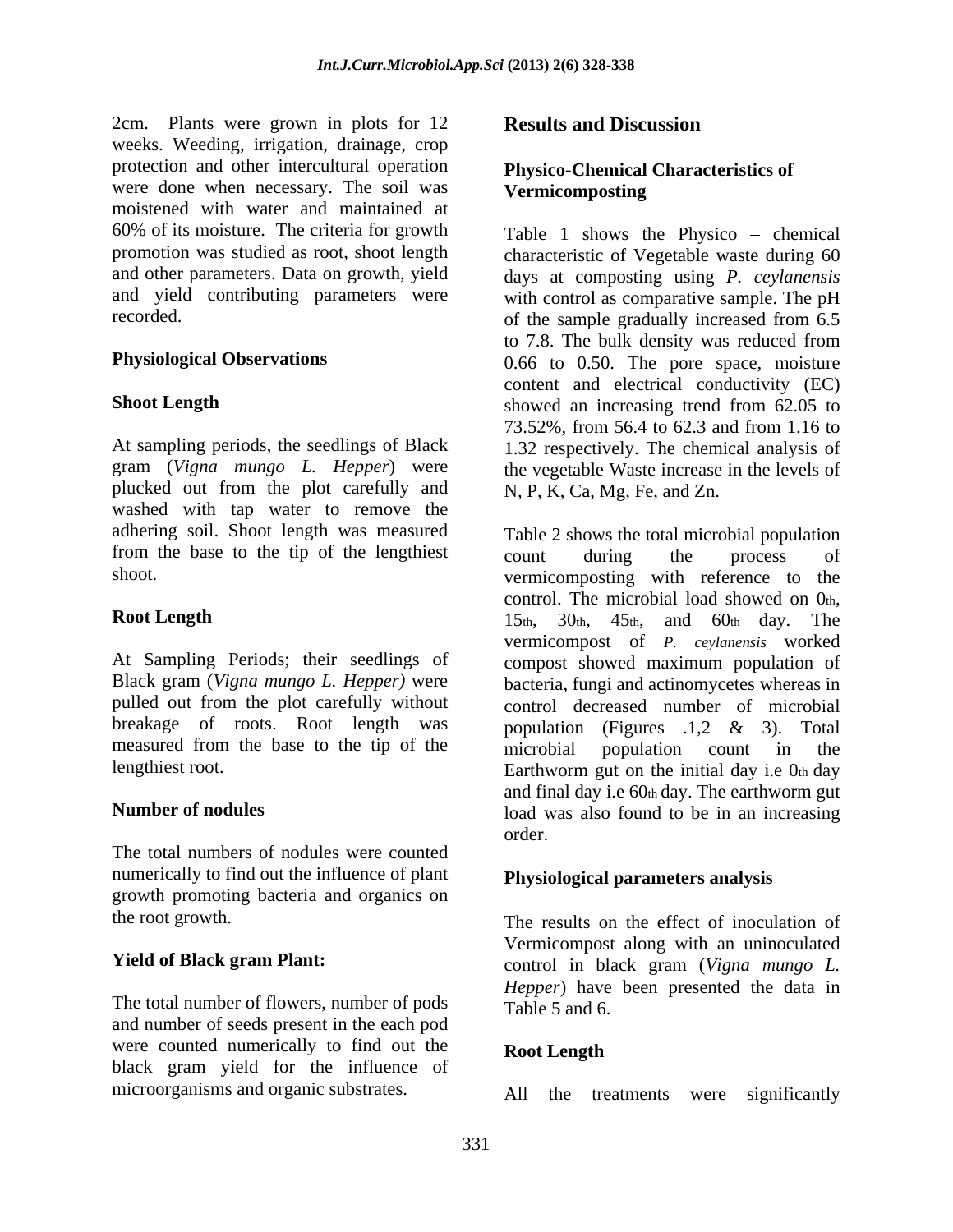performance of T1 (22.5) than T0 as control having 22 cm in  $90<sup>th</sup>$  day of plant growth.

All the treatments were significantly increasing their efficiency on the root nodules of black gram (*Vigna mungo*

increasing their efficiency on the growth of LHepper) plant. Here, this experiment roots. Here, this experiment showed the best showed the best performance in T1compare to control (T0).

### **Shoot Length black gram (***Vigna mungo L. Hepper***) Effect of Vermicompost on the yield of**

This simple experiment was conducted to The number of main parameters on the yield find out the effect of vermicompost which of black gram was significantly influenced increased the shoot length over uninoculated by application of vermicompost treatments control. In this experiment, T1 (39cm) show (Table.6). The number of flower per plant best performance than T0 as a control ranged form 2 to 10. The highest number of (32cm). pods (22) produced per plant by the **Number of Root Nodules**  day. The highest number of seeds present application of vermicompost on the 90th per pod of plant by the application of vermicompost is 8 than T0 control.

| <b>Table.1</b> Physico - chemical characteristic of vegetable waste during the composting period |
|--------------------------------------------------------------------------------------------------|
| <i>vlanensis</i> on comparison with control sample<br>using the l                                |

|          | S.No. Parameter               |                | Vegetable waste        |                |
|----------|-------------------------------|----------------|------------------------|----------------|
|          |                               | <b>Initial</b> | Final                  | <b>Control</b> |
|          |                               | 6.53           | 7.80                   | 6.80           |
|          | Electrical conductivity(ds/m) | 1.16           | $\overline{22}$<br>.32 | 1.10           |
|          | <b>Bulk</b> density           | 0.66           | 0.50                   | 0.60           |
|          | Pore space $(\%)$             | 62.05          | 73.52                  | 63.20          |
|          | Moisture content $(\%)$       | 56.4           | 62.3                   | 56.8           |
|          | Organic Carbon                | 28.48          | 25.6                   | 27.89          |
|          | Nitrogen %                    | 1.20           | .96                    | 1.16           |
|          | Phosphorus %                  | 3.25           | 4.39                   | 3.11           |
|          | Potassium %                   | 1.40           | .80                    | 1.10           |
| 10       | Calcium (%)                   | 2.30           | 313                    | 2.15           |
|          | Magnesium (%)                 | 0.46           | 0.67                   | 0.44           |
| 12       | Iron(ppm)                     | 184.0          | 199.0                  | 180.0          |
| 12<br>13 | Copper(ppm)                   | 17.0           | 19.0                   | 12.0           |
| 14       | Zinc(ppm)                     | 61.0           | 63.0                   | 56.0           |
| 15       | $C/N$ ratio                   | 23.73          | 13.06                  | 24.03          |
| 16       | $C/P$ ratio                   | 8.76           | 5.83                   | 9.00           |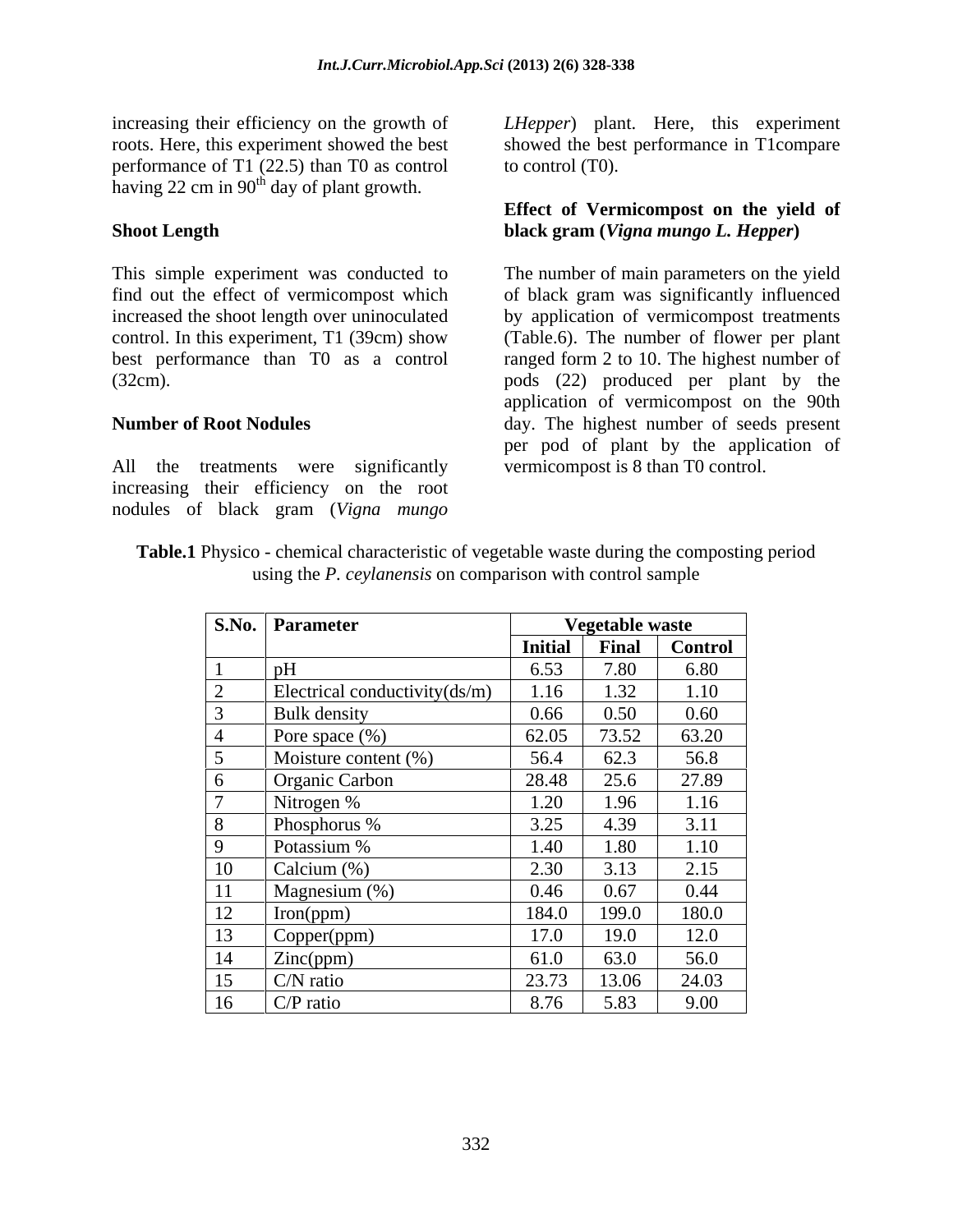| S.No   Type of Microbes | Type            |                                               |                           |            | Interval (In days) |     |
|-------------------------|-----------------|-----------------------------------------------|---------------------------|------------|--------------------|-----|
|                         |                 |                                               | 15<br>$\overline{1}$      | $\sim$     | 45                 | 60  |
| Bacterial count         | Control         |                                               | $50^{\circ}$              | 1 R.C      | 75                 | 86  |
|                         | Vegetable waste |                                               | 80                        | 120        | 140                | 198 |
| Fungal count            | Control         | 31                                            | 43                        | $\Delta$ 5 | 55                 | 59  |
|                         | Vegetable waste | 50                                            | 72<br>$\sqrt{2}$          | 185        | 96                 | 120 |
| Actinomyces count       | Control         | ZO.                                           | $\Omega$<br>$\cup$ $\cup$ | $\sim$     | $\sqrt{40}$        | 42  |
|                         | Vegetable waste | $\gamma$ <sup><math>\alpha</math></sup><br>رے | 45                        | 63         | $\overline{z}$     | 80  |

### **Table.2** Total Microbial population count during the process of vermicomposting with reference to the control

**Table.3** Effect of Vermicompost on plant growth parameters\* of Black gram *(Vigna mungo L. Hepper)*

| <b>Treatment</b> | No. of days                   | <b>Shoot</b>            | length   Root     | length $\vert$ No. of |          | <b>Root</b> |
|------------------|-------------------------------|-------------------------|-------------------|-----------------------|----------|-------------|
|                  |                               | (cm)                    | $\epsilon$ (cm)   |                       | nodules  |             |
| T <sub>0</sub>   |                               | 7.2<br>$\overline{1}$ . | 3.5               |                       |          |             |
| T <sub>1</sub>   | ▴◡                            | $\vert 8.8 \vert$       | $\vert 4.8 \vert$ |                       |          |             |
| T <sub>0</sub>   |                               | 14.5                    |                   |                       |          |             |
| T <sub>1</sub>   | $\bm{\omega} \bm{\mathsf{v}}$ | 14.8                    |                   |                       | - -      |             |
| T <sub>0</sub>   |                               | <u>18.8</u>             | 11.9              |                       | 14       |             |
| T <sub>1</sub>   |                               | 21.2                    | 13.5              |                       | 22       |             |
| T <sub>0</sub>   |                               | 21.8                    | 16.2              |                       | 14       |             |
| <b>T1</b>        | 60                            |                         | 18                |                       | 44       |             |
| T <sub>0</sub>   | --                            | 25.8                    | 19.6              |                       | 15       |             |
| <b>T1</b>        |                               |                         | 20.4              |                       | 22<br>◢◢ |             |
| T <sub>0</sub>   |                               |                         | 22                |                       | --       |             |
| <b>T1</b>        |                               |                         | 22.5              |                       | 22       |             |

 $T0 = Red Soil; T1 = Vermicompost$  \*Mean of Three replications,

**Figure.1** Bacterial Population on vegetable waste (worm worked and worm unworked)



### **Total bacterial count on vegetable waste**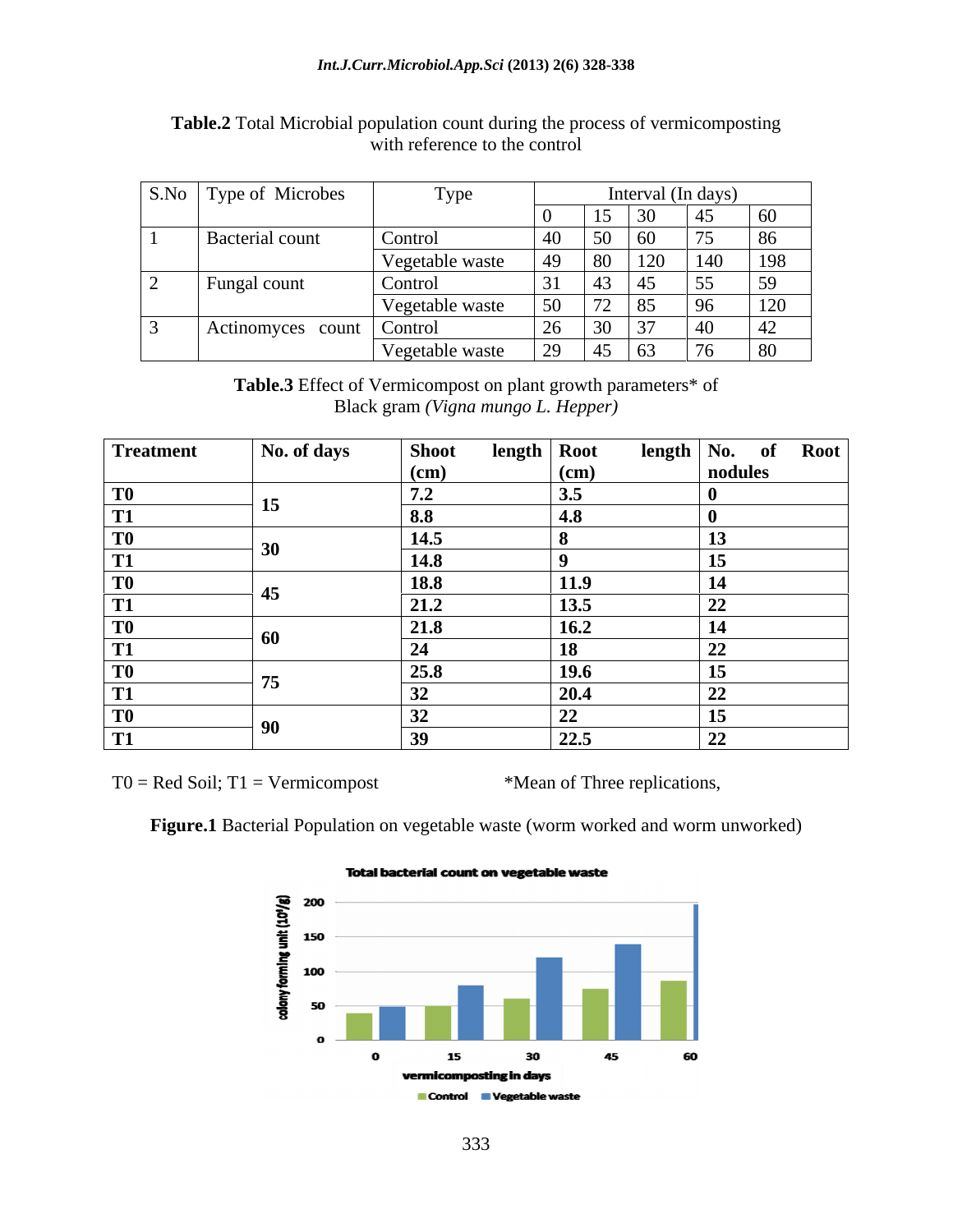| Treatment                 | No. of days | No of<br><b>Flowers</b> | No of pods<br><b>Per plant</b> | No of seeds<br>Per pod |
|---------------------------|-------------|-------------------------|--------------------------------|------------------------|
| T <sub>0</sub>            |             |                         |                                |                        |
| $\boxed{1}$               | -12         |                         |                                |                        |
| T <sub>0</sub>            | 30          |                         |                                |                        |
| <b>T1</b>                 |             |                         |                                |                        |
| T <sub>0</sub>            |             |                         |                                |                        |
| T1                        |             |                         |                                |                        |
| T <sub>0</sub>            |             |                         |                                |                        |
| T <sub>1</sub>            | 60          |                         |                                |                        |
| T <sub>0</sub>            | --          |                         |                                |                        |
| $\boxed{1}$               | 75          |                         | 12                             |                        |
| T <sub>0</sub>            |             |                         | 16                             |                        |
| <b>T1</b><br>$\mathbf{I}$ | УU          |                         | 22                             |                        |

**Table.4** Effect of vermicompost on the yield of Black gram (*Vigna mungo*)

Figure.2 Fungal Population on vegetable waste (worm worked and worm unworked)

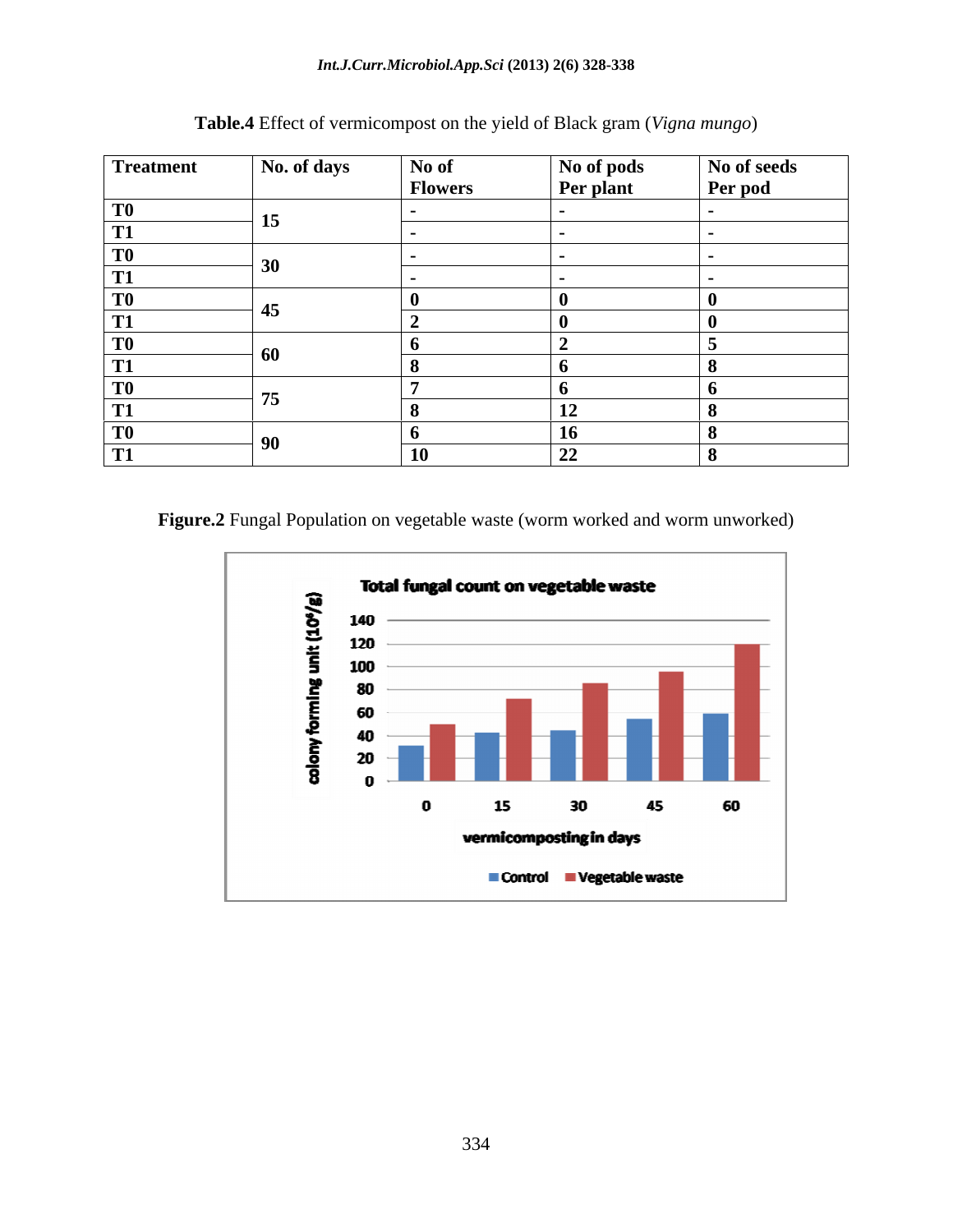**Figure.3** Actinomyces Population on vegetable waste (worm worked and worm unworked)



Total actinomyces count on vegetable waste

Control

Vermiculture has received considerable also observed in Prakash and Hemalatha attention in recent years internationally for (2013) in earthworm species - *Eisenia*  its immense potential in recycling fetida. biodegradable waste in popularizing organic characteristics such as E.C., NPK, Ca, Mg, farming. Certain species have been Fe and Cu in Vegetable waste (1:1) identified to be very useful in degradation of vermicompost showed increase over worm organic wastes, viz., *Eisenia fetida,* unworked substrates. Whereas pH, OC, Na, *Dendrobaena venata* and *Lumbricus*  Mn, S, Zn, C/P and C/N in the *rubellus* from temperate areas and *Eudrillus*  vermicompost of vegetable waste (1:1) *eugeniae* and *Perionyx excavates* from the

Population dynamics, productivity and (2001); Prakash, *et al*.(2008); Prakash and energy flow in earthworms cannot be fully Karmegam (2010), Prakash and Hemalatha understood unless the lifecycle of (2013). earthworm is known. Studies on the life cycle of earthworms are also necessary for Therefore, biological treatment methods effective vermiculturing (Bhattacharjee and have received much attention and Chaudhuri, 2002). considered as efficient, low cost treatment

Vegetable waste+CD (1:1) substrates subjected to vermicomposting with *P. ceylanensis* for 60 days showed changes in The findings of the present study thus nutrient contents. (Table 1). Similiar report confirm the concept that the earthworm gut

### Vegetable waste

tropics (Edwards, 1998). substrates The parallel results have also been In this, the physico-chemical vermicompost showed increase over worm showed decrease over worm unworked reported by Ramalingam and Ranganathan, (2013).

An important observation was showed in the organic manure's can be utilized as an physico-chemical characteristics of alternative to costly inorganic fertilizers have received much attention and for oranic waste. The worms along with (Senappathi, 1980).

confirm the concept that the earthworm gut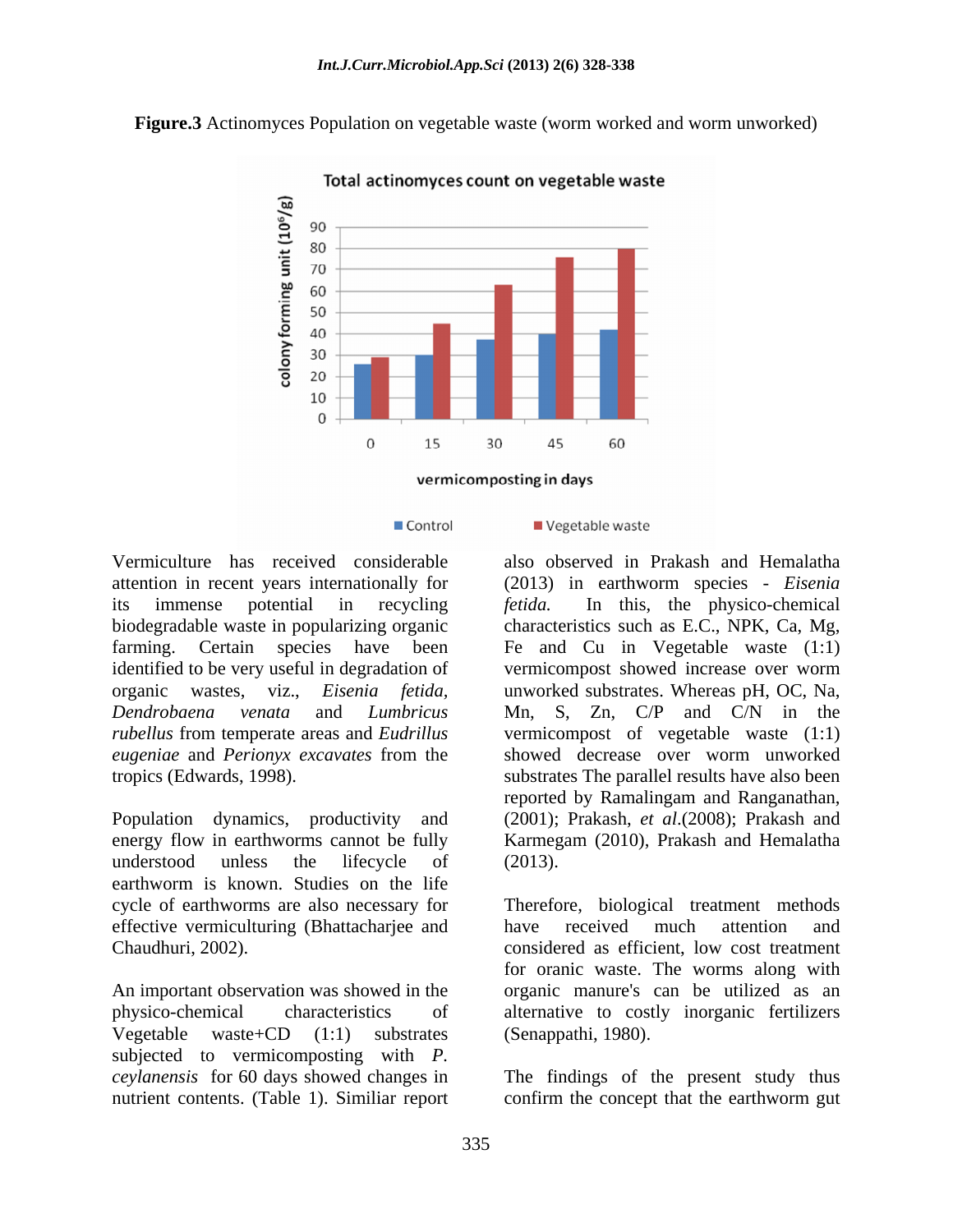might be a specialized microhabitat of with vermicompost application and decrease enhanced microbial activities in soils amount in normal soil application. Similar (Karsten and Drake 1995). Lee (1985) results for *A. hypogeal* and *V.mungo* were suggested that the increase in microbial reported by Parathasarathi and Ranganathan population in the gut of earthworms might be due to the utilization of additional

The growth of the Black gram (*Vigna mungo* L. Hepper) was enhanced due to the application of with Vermicompost. In the Green gram (*Vigna radiata*) was increased required to completely justify the by organic inputs. The effect of organic manures integrated with NPK chemical and

The highest shoot, root length and number manure vermicompost or composted

The field trial has shown that vermicompost increased the plant growth when compared the control (T0) i.e., red soil (Table.3 and 4). All these observation showed that vermicompost can form a increased rate of Abbasi, S.A. and Ramasamy, E.V. (1999) plant growth, thereby reducing the cost of crop production, improving soil fertility and saving the environment form the ill effects of chemical compounds. The nutrient uptake Bakthvathsalam, R. and Ramakrishnan, G.

(2001).

nutrients available as a result of enzymatic The findings of the present study reinforce breakdown of ingested materials. In the the general concept that the gut and casts of present study, the high nitrogen and earthworms tend to be much more moisture contents recorded in the microbiologically active than the earthworms guts may also have contributed surrounding soil. Enhancing the growth of to this by stimulating microbial activity. these soil organisms can serve as a basis for microbiologically active than the the development of living soils by optimizing the potentials of the beneficial biotic populations identified in this work.

present experiment, the results revealed a The study clearly indicates that the beneficial effect of Plant growth on the vermicompost in respect of organic black (*Vigna mungo*). Similar observations substrates and earthworm species utilized were made by Ramanathan (1986) clearly had increased amount of plant growth when indicated that to obtain healthy seedlings. compared control (T0) i.e red soil. The long The germination and seedling biomass of run effect of similar application trials are required to completely justify the improvement of soil fertility status.

yield parameters of press mud with In conclusion, vermicomposts have the vermicompost recorded higher yield. potential for improving plant growth when The effect of vermicompost reflected in The optimal plant growth in our study, shoot, root length and root numbers in the which was conducted only over a short investigation made in this study experiment. period of time, was in pots containing pig of root nodules were obtained in biosolids. This result also showed distinct vermicompost in this experiment (Table.3 differences between specific vermicomposts and 4). and their nutrient contents, the nature of added to greenhouse container media or soil. manure vermicompost or composted their microbial communities, and their effects on plant growth.

# **References**

- *Biotechnological Methods of Pollution Control*, Orient Longman (Universities Press India Ltd.), Hyderabad, p.168.
- (NPK) by plants and seeds yield was higher Culture of earthworm using different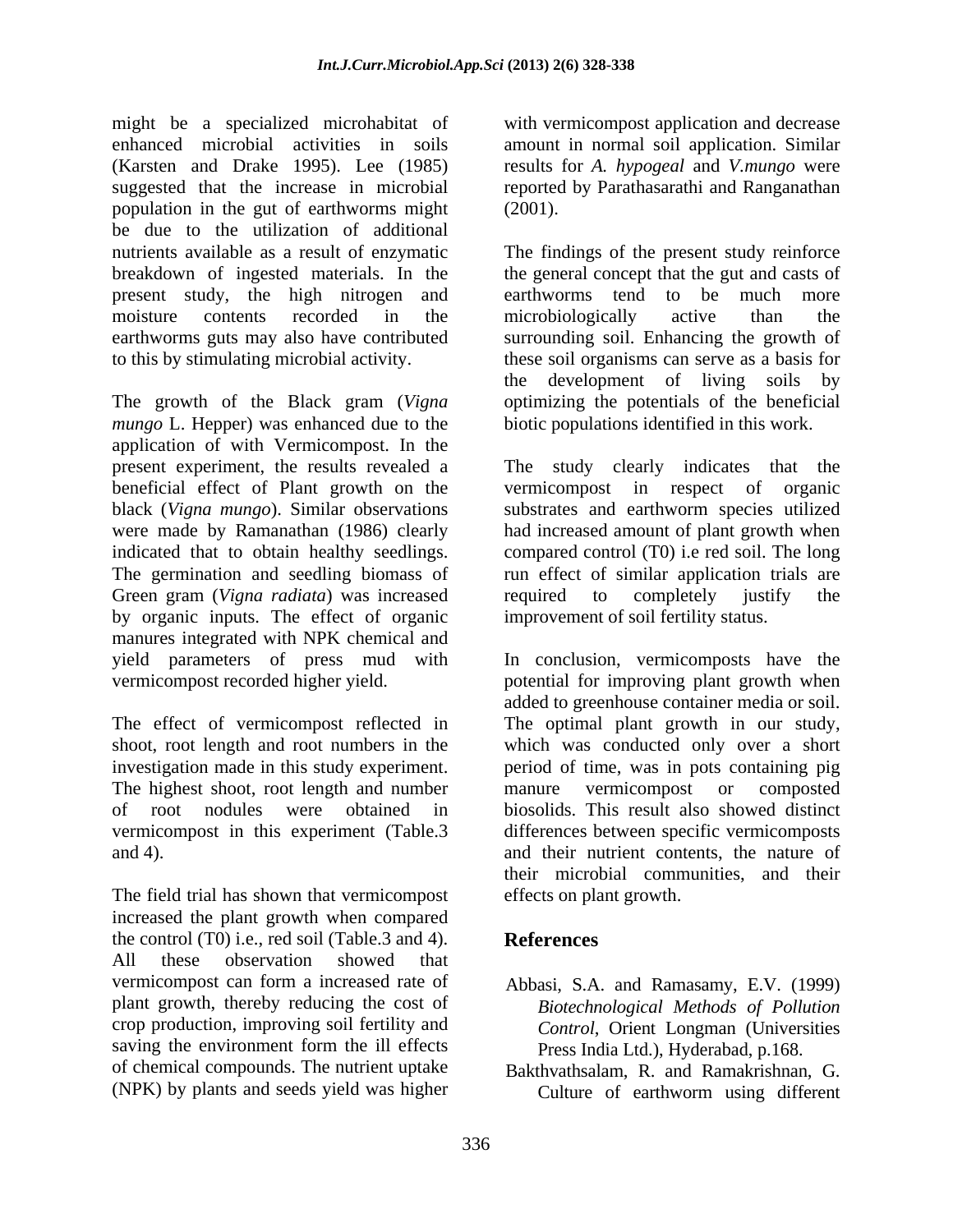- Bhattacharjee, G., P.S. Chaudhuri and Datta, 87-251) crop on amendment of the field
- Bhawalkar, U.S., and Bhawalkar, V.U. 1992.
- Edwards CA & Bohlen PJ, 1996, Biology (Oligochaeta: Megascolecidae)', and Ecology of Earthworms. Chapman and Hall, London. E 426.
- 
- Gajalakshmi, S., Ramasamy, E.V. and Prakash, M., and Hemalatha, N.2013 vermicomposting of leaf litter ensuing
- Glick, B.R., 1995. The enhancement of plant
- Gupta, S., K.Mohan, R.K. Prasad, S. Gupta
- Jackson, M.L. Soil Chemical Analysis,
- Joshi, P.C. and Chauhan, A. Composting of methods: A comparative study. Uttar
- Karmegam, N. and Daniel, T. (2008) 'Effect

organic wastes of agricultural of vermicompost and chemical fertilizer importance. Environment & Ecology on growth and yield of hyacinth bean, 2004; 22(Spl-2): 386-391. *Lablab purpureus* (L.) Sweet. , *Dyn. Soil, Dyn. Plant, Vol. 2, pp.77–81.* 

- M 2001. Response of paddy (var.TRC with different levels of vermicompost. *mauritii* (Kinberg) and *Perionyx* Asian. J. Microbiol. Biotechnol. *ceylanensis* Michaelsen for Environ. Sci. 3:191-196. vermicomposting of different types of Vermiculture biotechnology. In: Vol. 29, pp.287–300. Karmegam, N. and Daniel, T. (2009a) Investigating efficiency of *Lampito mauritii* (Kinberg) and *Perionyx ceylanensis* Michaelsen for organic substrates', *Environmentalist*,<br>Vol. 29, pp.287–300.
- Thampan, P.K. (Ed.), Organics in soil Karmegam, N. and Daniel, T. (2009b) health and crop production. Peekay tree Growth, reproductive biology and life crops development foundation, Cochin, pp. 69-85. earthworm, *Perionyx ceylanensis* Mich. cycle of the vermicomposting (Oligochaeta: Megascolecidae)', *Bioresour. Technol*., Vol. 100, pp.4790 4796.
- Edwards, C.A., 1998. The use of earthworms Karsten, G.R., and Drake, H.L. 1995. in the breakdown and management of Comparative assessment of the aerobic organic wastes. In: Earthworm Ecology, CRC Press LLC, Boca Raton, FI, pp 327-354. Microbiol. 61: (3) 1039-1044. and anaerobic microfloras of earthworm and forest soils Appl. Environ.
	- Abbasi, S.A. (2005) Composting- Dynamics of Microorganisms during from the trees of mango (*Mangifera*  and enhances performance of Plant *indica*) , *Bioresour. Technol*., Vol. Growth Promoting Rhizobacteria on 96,pp.1057 1061. Prakash, M., and Hemalatha,N.2013 Vermistabilization of organic substrates Black Gram. *Int.J.Curr.Microbiol. App.Sci* 2(7): 171-187.
	- growth by free living bacteria. Can. J. Prakash, M., and Karmegam, N. 2010. Shift Microbiol. 41, 109 114. of total microflora in the course of and Kansal, A. 1998. Solid waste with moisture content during incubation management in India: options and of vermicompost In: Microbial opportunities. Resource Conservation Biotechnology (Eds.) P. Ponmurugan Recycle, 24:137 154 and V. Balakrishnan. Excel India vermicomposting and their association of vermicompost In: Microbial and V. Balakrishnan.Excel India Publishers, New Delhi. Pp.258-264.
	- Prentice Hall of India Private Limited, Prakash, M., M.Jaikumar and Karmegam, N. New Delhi. 1973. 2008a. Physico-chemical Characteristics some organic materials using Eisenia Earthworm, Perionyx ceylanensis Mich. foetida and Conventional microbial Reared in Polyalthea longifolia Leaf and Fungal Flora in the Casts of the Litter. J.Appl. Sci. Res. 4(1): 53-57.
	- Pardesh J. Zool. 2006; 26(1): 123-125. Ramalingam. R, and Ranganathan, L.S. 2001.Vermicomposting of pressmud